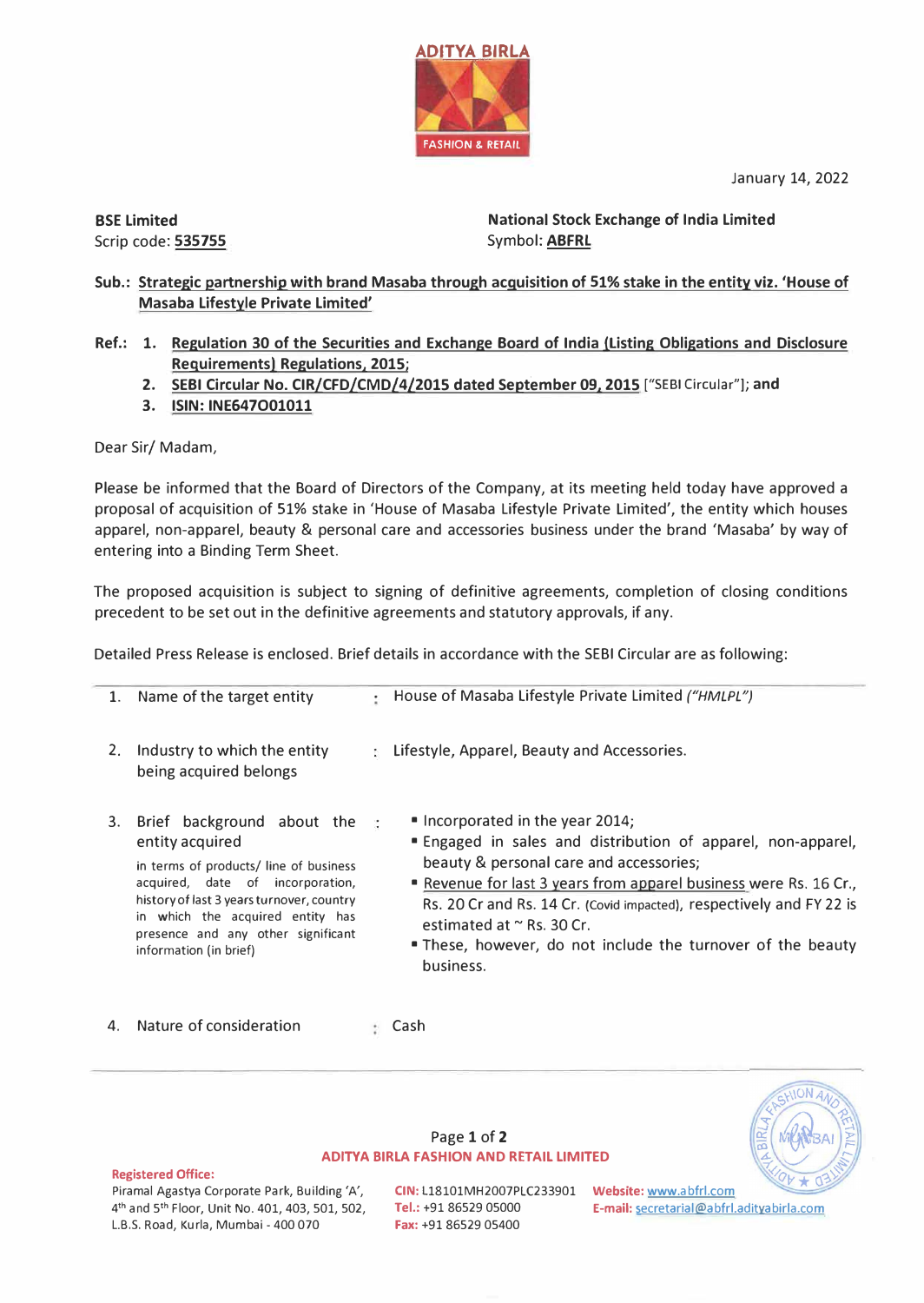

 $\therefore$   $\sim$  Rs. 90 Cr. (including secondary and primary infusion), subject, however to true-up adjustments on account of post-closing

verifications 6. Percentage of shareholding/ 51% control acquired 7. .Objects & effects of acquisition (including but not limited to, disclosure of reasons for acquisition of target entity, if its business is outside the main line of business of the listed entity) 8. Indicative time period for  $\frac{1}{2}$  ~60 -90 days completion Through investment in brand 'Masaba', ABFRL will strengthen its play into fashion for young and digitally native consumers along with marking a foray into branded beauty & personal care segment. 9. Whether the acquisition would  $\frac{1}{2}$  No fall within related party transaction(s) and whether the promoter/ promoter group/ group companies have any interest in the entity being acquired? 10. Brief details of any the state of the None governmental or regulatory approvals required for the acquisition

The above is for your information and dissemination. The meeting concluded at  $\frac{1!}{1!}\frac{20}{12}$ a.m.

Thanking You.

5. Cost of acquisition

Sincerely,

For **Aditya Birla Fashion and Retail Limited** �,� **Geetika Anand Company Secretary and Compliance Officer** 



## Page 2 of 2 **ADITYA BIRLA FASHION AND RETAIL LIMITED**

### **Registered Office:**

Piramal Agastya Corporate Park, Building 'A', 4 **th** and 5 **th** Floor, Unit No. 401, 403, 501, 502, L.B.S. Road, Kurla, Mumbai - 400 070

**CIN:** L18101MH2007PLC233901 **Website:** www.abfrl.com **Fax:** +91 86529 05400

Tel.: +91 86529 05000 **E-mail:** secretarial@abfrl.adityabirla.com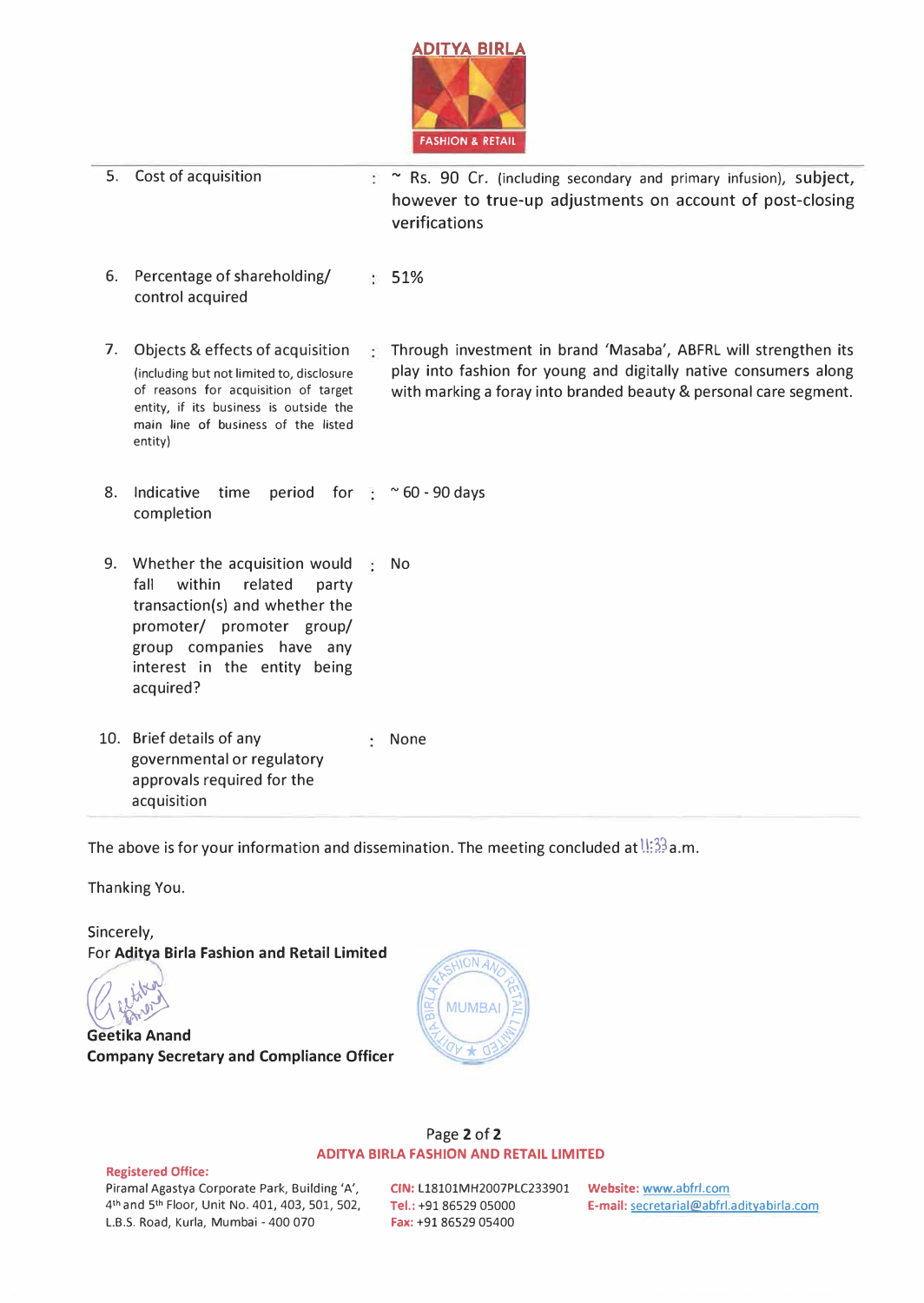

# **PRESS RELEASE**

# **ABFRL ANNOUNCES PARTNERSHIP WITH GEN-NEXT FOCUSED DESIGNER MASABA GUPTA TO BUILD AN AFFORDABLE LUXURY LIFESTYLE PORTFOLIO UNDER BRAND "MASABA"**

**\_\_\_\_\_\_\_\_\_\_\_\_\_\_\_\_\_\_\_\_\_\_\_\_\_\_\_\_\_\_\_\_\_\_\_\_\_\_\_\_\_\_\_\_\_\_\_\_\_\_\_\_\_\_\_\_\_\_\_\_\_\_\_\_\_\_\_\_\_\_\_\_\_\_\_\_**

One of India's leading fashion company, **Aditya Birla Fashion and Retail Limited,** today announced a strategic partnership with India's leading designer Ms. Masaba Gupta to build a gen-next focused fashion and lifestyle business under the popular and contemporary brand **"Masaba"** by way of entering into a Binding Term sheet to acquire 51% stake in the entity.

This partnership aims to create a young, aspirational and digital-led portfolio play, across the affordable luxury segment in the fashion, beauty and accessory categories.

Brand **"Masaba"** will be scaled predominantly through the digital direct to consumer (D2C) channel, leveraging its strong connect with younger and digitally influenced consumers. The brand will straddle across the entire lifestyle offerings ranging from apparel, accessories, beauty and other lifestyle products. The brand is targeting to achieve annual revenues of around Rs. 500 Cr in the next 5 years. This partnership will also mark ABFRL's entry into the beauty & personal care market in India, which offers tremendous opportunity to build distinctive, scalable home-grown brands. This is a rapidly growing segment driven by an increase in women shoppers, rise in disposable incomes and acceleration in digital influence.

Commenting on the partnership, **Mr. Ashish Dikshit, Managing Director, ABFRL** said: *"As a new generation of young and digitally native consumers explore their needs within fashion and lifestyle, they actively seek brands that are colourful, vivid and digital. Masaba is a young, effervescent brand with a refreshing and innovative take on every lifestyle category."* He added, *"This partnership is also an important step in building presence in the fast-growing beauty and personal care segment. This fits in well with our overall strategy to partner India's top most designers to build a portfolio of distinctive and aspirational home-grown brands across fashion and lifestyle categories.* 

**Ms. Masaba Gupta**, **Founder, House of Masaba** said, *" As a young, homegrown brand I am delighted to partner with ABRFL to further solidify the House of Masaba into a 360-degree, global lifestyle brand of the future. Inspired by the ever-evolving, India-Proud Gen Z consumer, the brand will introduce multiple product extensions bringing Cosmetics, Personal Care, Athleisure & Home Decor to its portfolio. The House of Masaba already has established a strong foothold among the youth with a robust digital-first strategy and the tie-up with ABRFL will strengthen this position, making the brand future ready. With this partnership, I look forward to creating immersive and collaborative experiences for our target audiences who highly engage in virtual mediums today and are driving the industry's evolution to the Metaverse.''*

The proposed acquisition is subject to signing of definitive agreements, completion of closing conditions precedent to be set out in the definitive agreements and statutory approvals, if any. Wazir Advisors acted as sole advisors for this Transaction.

## **ADITYA BIRLA FASHION AND RETAIL LIMITED**

**Registered Office:**  Piramal Agastya Corporate Park, Building 'A', 4 th and 5th Floor, Unit No. 401, 403, 501, 502, L.B.S. Road, Kurla, Mumbai - 400 070

**CIN:** L18101MH2007PLC233901 **Tel.:** +91 86529 05000 **Fax:** +91 86529 05400

**Website:** [www.abfrl.com](http://www.abfrl.com/) **E-mail:** [secretarial@abfrl.adityabirla.com](mailto:secretarial@abfrl.adityabirla.com)